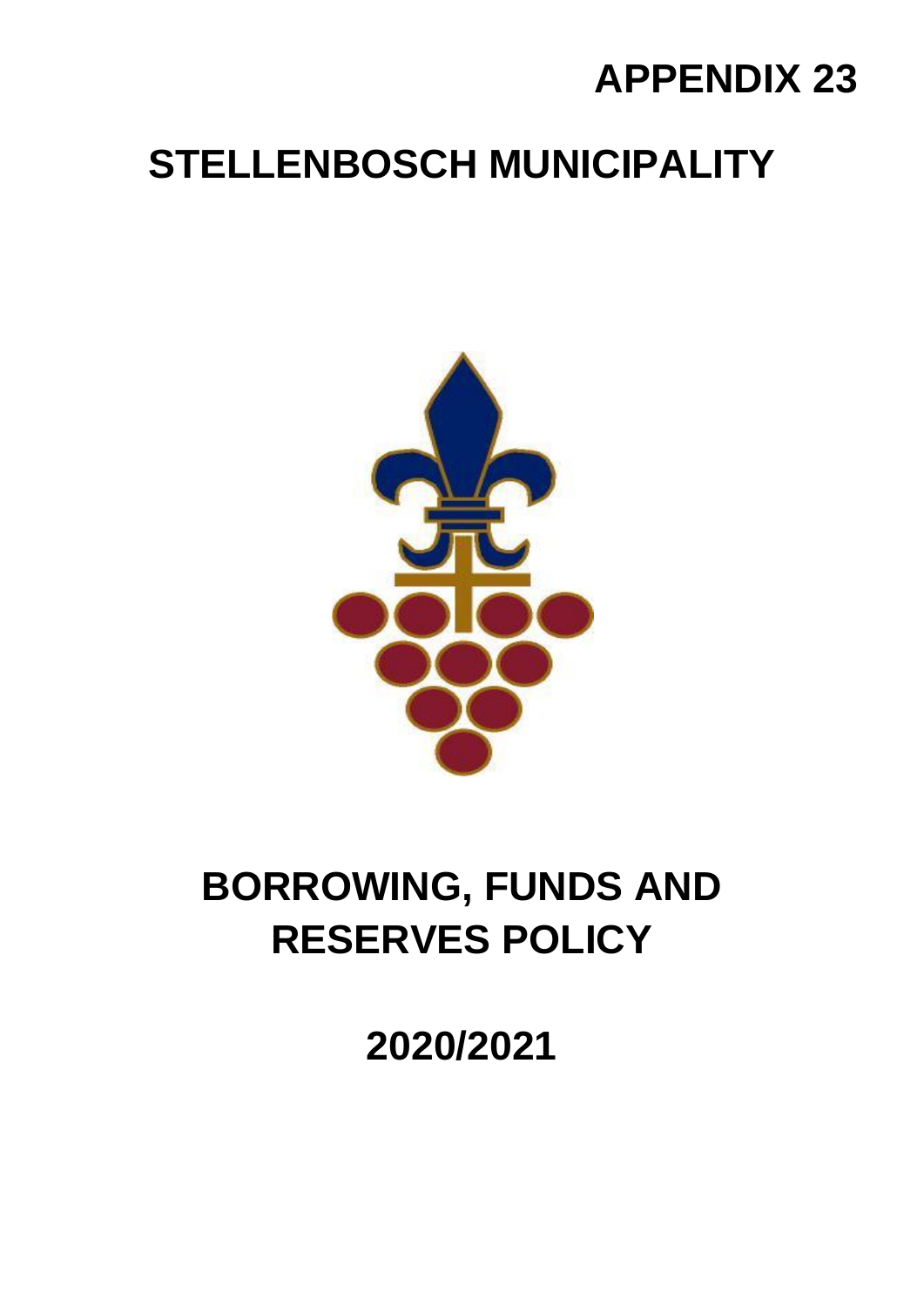

### **TABLE OF CONTENTS**

**PAGE**

| $\mathbf 1$ . | <b>INTRODUCTION</b>                 | $\mathbf{2}$   |
|---------------|-------------------------------------|----------------|
|               | 2. BACKGROUND AND APPROACH          | $\mathbf{2}$   |
|               | <b>3. LEGISLATIVE REQUIREMENTS</b>  | $\mathbf{2}$   |
|               | 4. FUNDING POLICY                   | 3              |
|               | <b>4.1. OPERATING BUDGET</b>        | 4              |
|               | <b>4.2. CAPITAL BUDGET</b>          | 5              |
|               | 5. RESERVES POLICY                  | $\overline{7}$ |
|               | <b>6. BORROWING POLICY</b>          | 8              |
|               | 7. CORPORATE GOVERNANCE (OVERSIGHT) | 11             |
|               | 8. TRANSITIONAL ARRANGEMENT         | 11             |
|               | 9. POLICY MANAGEMENT                | 11             |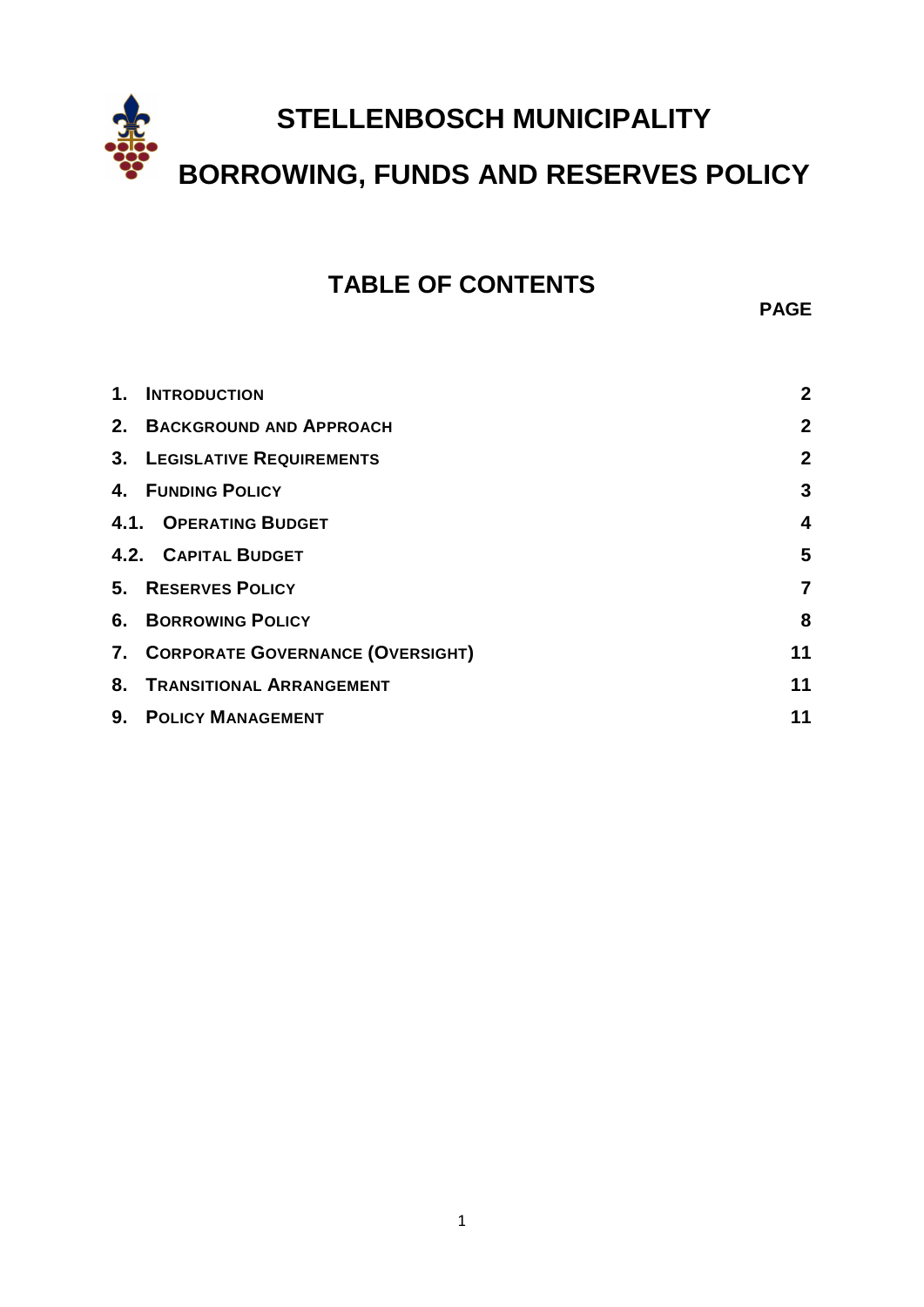#### <span id="page-2-0"></span>**1. INTRODUCTION**

The documented **Borrowing, Funds and Reserves Policy**, sets out the framework for the prudent use of Borrowing, Funds and Reserves available to the Municipality.

This Policy should be implemented in conjunction with the approved **Liquidity Policy**. The Liquidity Policy sets out the prudent level of cash to be maintained by the Municipality as one of several factors to ensure long term financial sustainability. It is however of equal importance to protect, maintain and extend the infrastructure of the Municipality to ensure the continued provision of services at an acceptable standard.

This policy is implemented to provide guidance on the appropriation of capital funding resources on a sustainable basis in the longer term.

#### <span id="page-2-1"></span>**2. BACKGROUND AND APPROACH**

With reference to the applicable legislation as referred to in paragraph 3 below. Legislation exists and prescribes the framework of a Borrowing as well as Funds and Reserves Policy and these factors will all be addressed in this Policy.

Although legislation provides guidance as to the broader framework to ensure financial management of resources to ensure the Council meets all of its obligations timeously, it is not prescriptive with regards to quantifying not only the prudent level of Borrowing, Funds and Reserves but more so the optimal level hereof.

Therefore in this Policy cognisance has been taken of the legislative guidelines whilst more prescriptive guidelines are set for the optimal management and monitoring of resources to the Municipality's avail based on sound financial practices.

#### <span id="page-2-2"></span>**3. LEGISLATIVE REQUIREMENTS**

The legislative framework governing borrowings, funds and reserves are:

- 1.1. Local Government Municipal Finance Management Act, Act 56 of 2003 (MFMA) must be complied with; and
	- 1.1.1. MFMA Circular 71 stipulates the following guidelines regarding borrowing: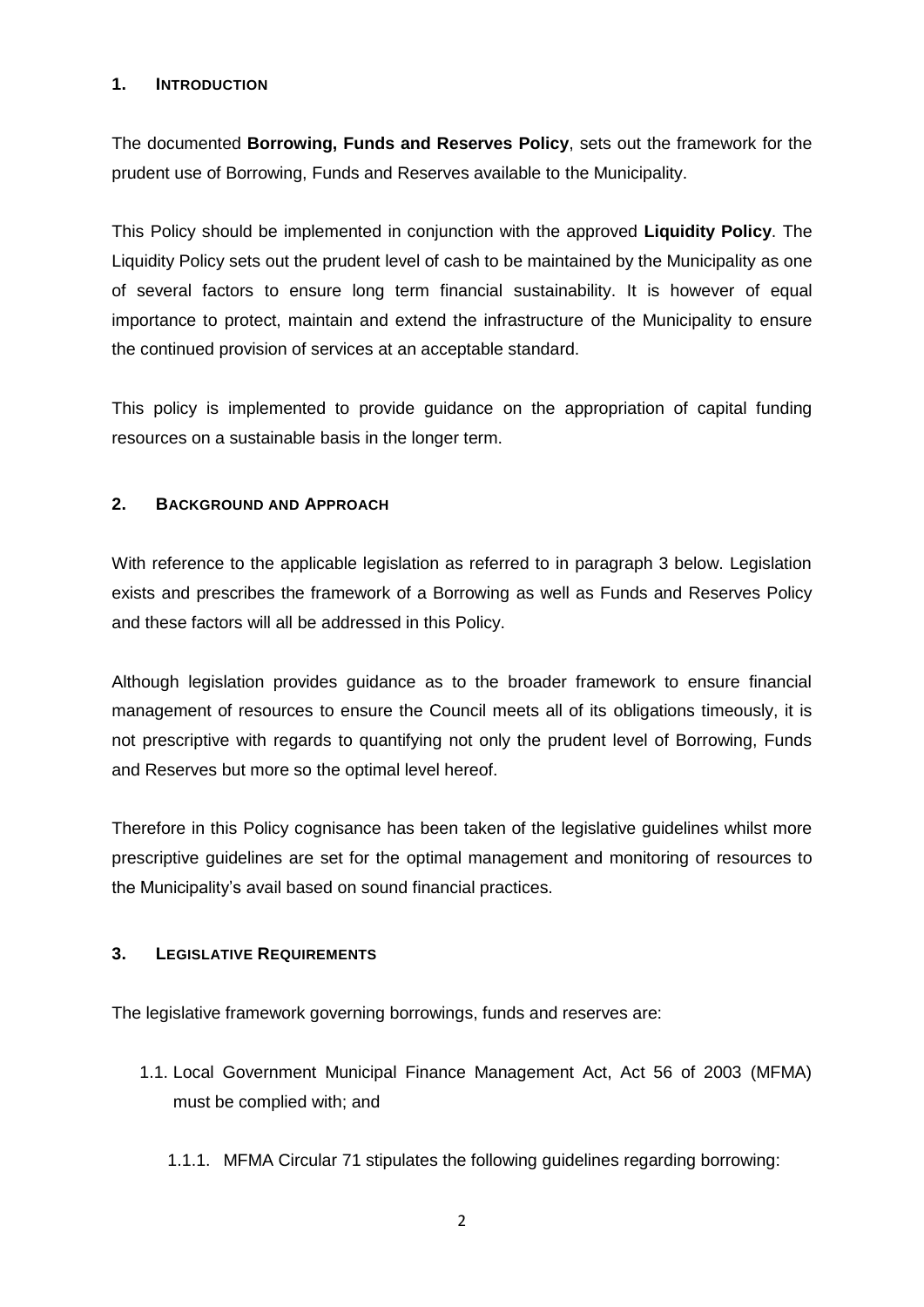### **Capital Cost (Interest Paid and Redemption) as a % of Total Operating Expenditure**

(Capital Cost (Interest Paid and Redemption) / Total Operating Expenditure) x100

Criteria: 6% - 8%

#### **Debt (Total Borrowings) / Revenue**

(Overdraft + Current Finance Lease Obligation + Non Finance Lease Obligation + Short Term Borrowings + Long Term Borrowings) / Total Operating Revenue

Criteria: Maximum 45%

1.2. Local Government Municipal Budget and Reporting Regulation, Regulation 393, published under Government Gazette 32141, 17 April 2009.

#### <span id="page-3-0"></span>**4. FUNDING POLICY**

The Local Government Municipal Budget and Reporting Regulation, Regulation 393, published under Government Gazette 32141, 17 April 2009 stipulates:

- *8. (1) Each municipality must have a funding and reserves policy which must set out the assumptions and methodology for estimating –*
- *(a) projected billings, collections and all direct revenues;*
- *(b) the provision for revenue that will not be collected;*
- *(c) the funds the municipality can expect to receive from investments;*
- *(d) the dividends the municipality can expect to receive from municipal entities;*
- *(e) the proceeds the municipality can expect to receive from transfer or disposal of assets;*
- *(f) the municipality's borrowing requirements;*
- *(g) the funds to be set aside in reserves.*

In terms of Section 18 and 19 of the MFMA an **annual budget** may only be funded from:

*Cash backed accumulated funds from previous years' surpluses not committed for other purposes:*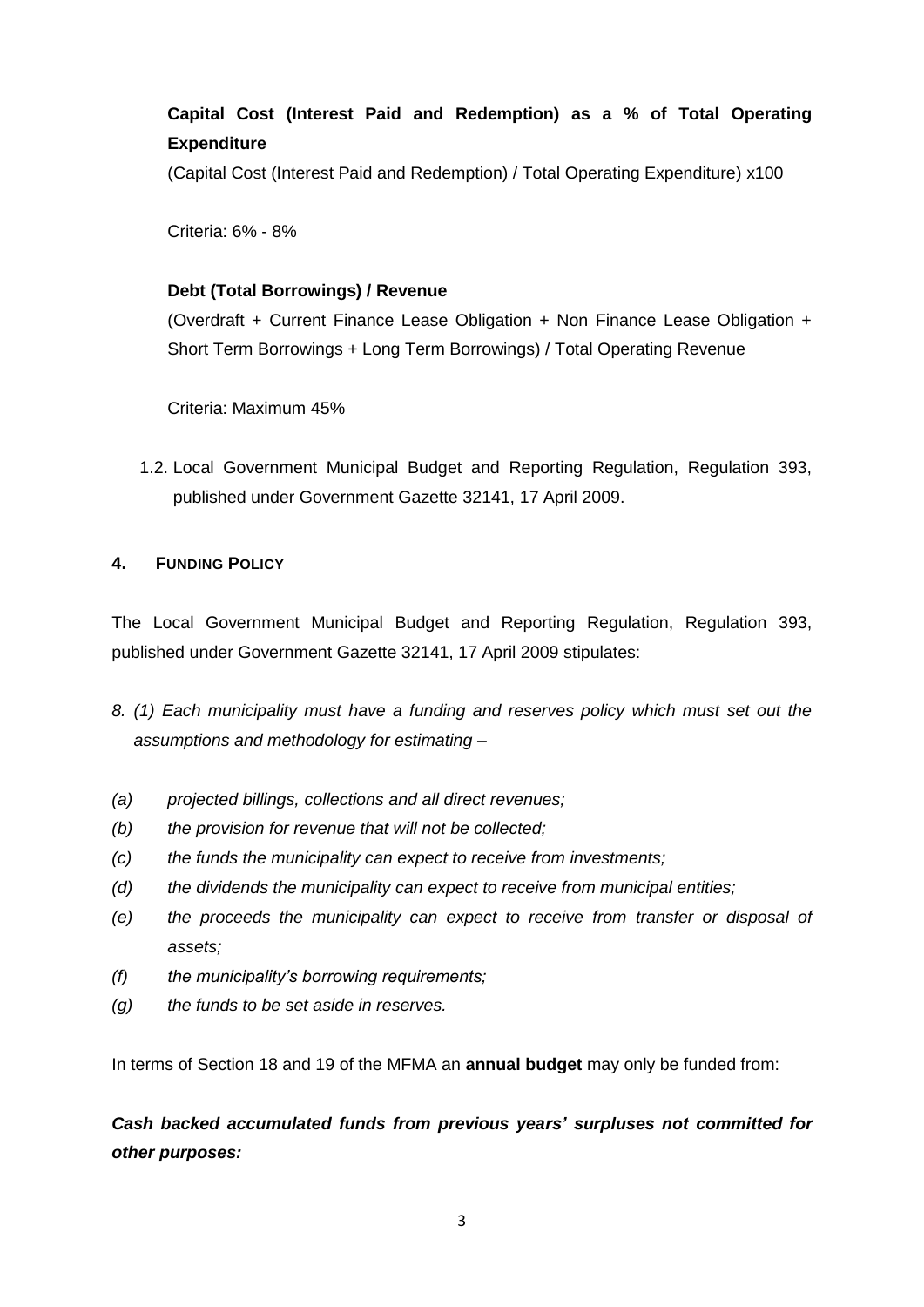Transfers from the accumulated surplus to fund operating expenditure will only be allowed for specific once-off projects with no recurring operating expenditure resulting thereof.

#### *Borrowed funds, but only for capital projects:*

Actual capital expenditure may only be incurred on a capital project if the funding for the project has been appropriated in the Capital Budget, but has also been secured from the financial source that is not committed for another purpose.

#### *Realistically anticipated revenues to be collected:*

Realistic anticipated revenue projections must take into account projected revenue for the current year based on actual collection levels in previous financial years.

#### <span id="page-4-0"></span>**4.1. OPERATING BUDGET**

The Operating Budget should be cash funded. The Operating Budget is funded from the following main sources of revenue:

- a) Property Rates;
- b) Surplus generated from Service Charges;
- c) Government Grants and Subsidies;
- d) Other revenue, fines, interest received etc.;

The following guiding principles apply when compiling the Operating Budget:

- a) Growth parameters must be realistic taking into account the current economic conditions;
- b) Tariff adjustments must be in line with the following approved policies: *Tariff Policy and Indigent Policy*;
- c) Revenue from Government Grants and Subsidies must be in line with allocations gazette in the Division of Revenue Act and provincial gazettes. Transfers of a conditional nature must be appropriated only as prescribed and should not be used to fund the Operating Budget;
- d) Revenue from public contributions, donations or any other grants may only be included in the Budget if there is acceptable documentation that guarantees the funds and if the transfers are unconditional of nature;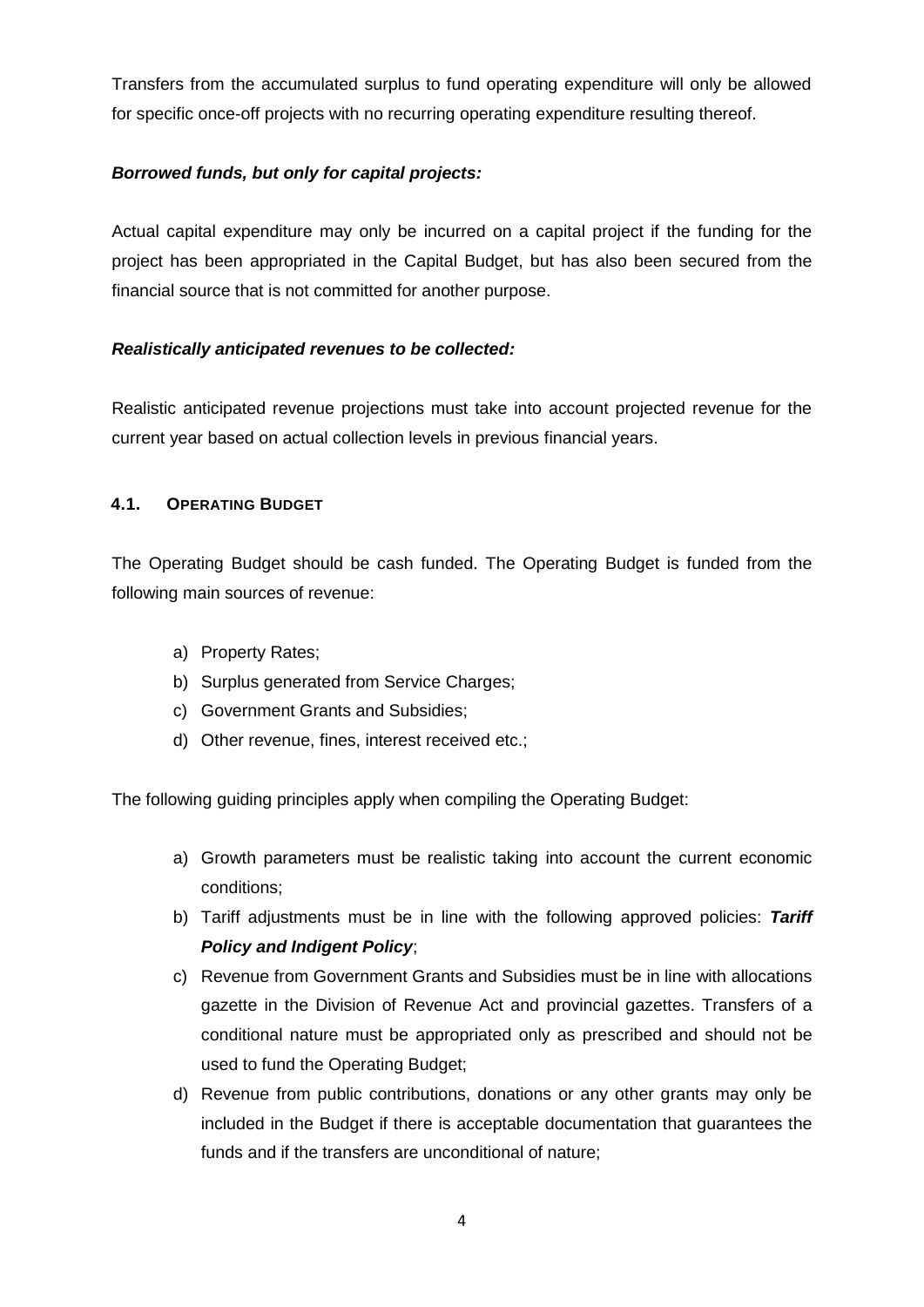- e) Provision for revenue that will not be collected is made against the expenditure item bad debt and based on actual collection levels for the previous financial year and the reasonably projected annual non-payment rate;
- f) Interest received from actual Long-term and or Short-term Investments are based on the amount reasonably expected to be earned on cash amounts available during the year according to the expected interest rate trends. The actual amount allocated for interest on investments is contributed to the Capital Replacement Reserve;
- g) A detailed salary budget is compiled on an annual basis. All funded positions are budgeted for in total as well as new and/or funded vacant positions. As a guiding principle the salary budget should not constitute more than 35% of annual Operating Expenditure;
- h) Depreciation charges are fully budgeted for according to the Asset Register.
- i) The annual cash flow requirement for the repayment of borrowings must fully be taken into consideration with the setting of tariffs;
- j) Sufficient provision must be made for the maintenance of existing infrastructure based on affordable levels. The maintenance budgets are normally lower than the recommended levelsAs a guiding principle repair and maintenance should constitute between 5% and 8% of total operating expenditure and should annually be increased incrementally until the required targets are achieved;
- k) Individual expenditure line items are to be revised each year when compiling the budget to ensure proper control over expenditure.

#### <span id="page-5-0"></span>**4.2. CAPITAL BUDGET**

The capital budget provides funding for the municipality's capital programme based on the needs and objectives as identified by the community through the Integrated Development Plan and provides for the eradication of infrastructural backlogs, renewal and upgrading of existing infrastructure, new developments and enlargement of bulk infrastructure.

The capital budget is limited by the availability and access to the following main sources of funding:

- a) Accumulated cash backed internal reserves such as the Capital Replacement Reserve;
- b) External borrowings;
- c) Government Grants and Subsidies;
- d) Public Donations and Contributions.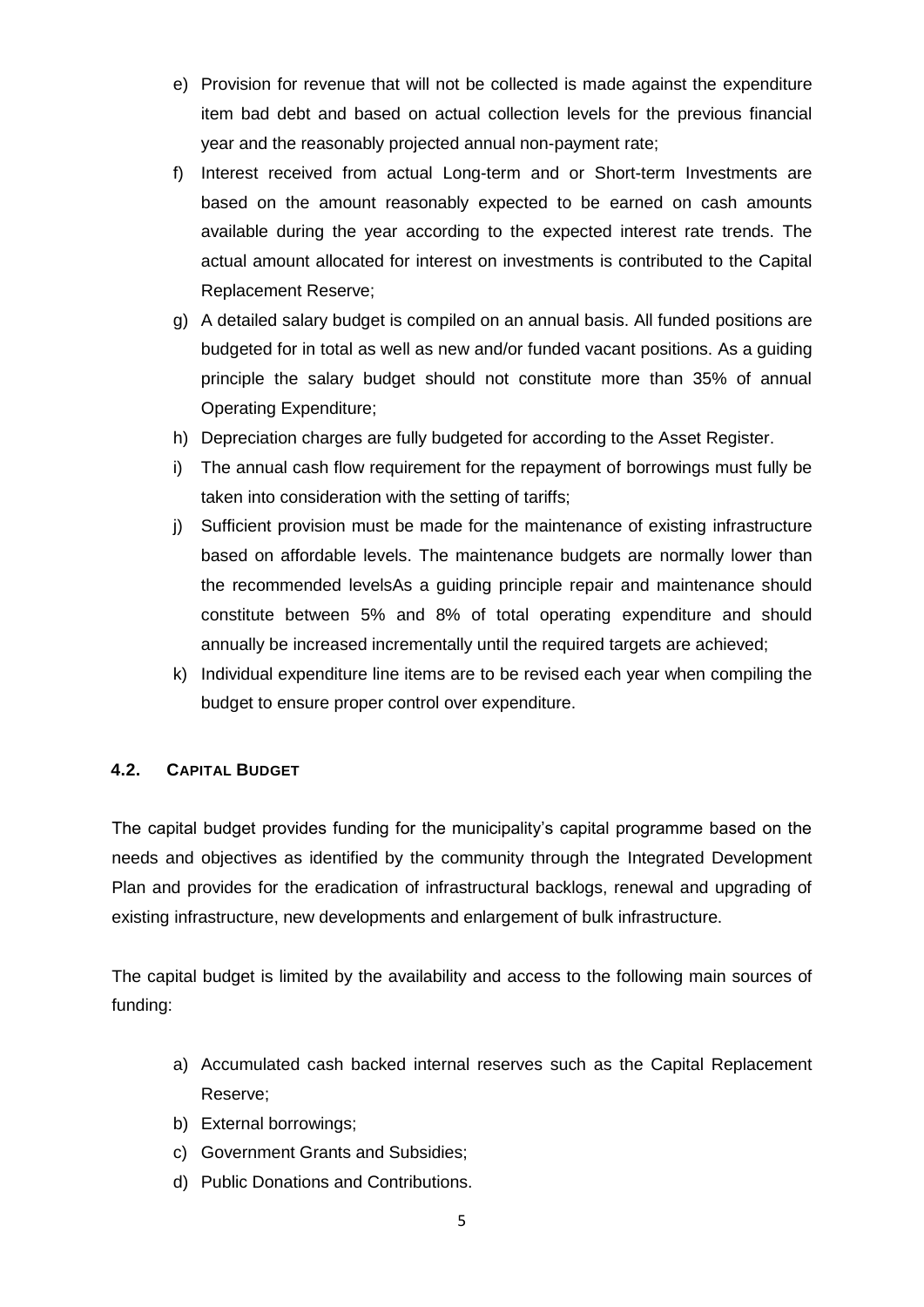The following guiding principles apply when considering sources of funding for the capital budget:

#### **a) Government Grants and Subsidies:**

- a. Only Government Gazetted allocations or transfers as reflected in the Division of Revenue Act or allocations as per Provincial Gazettes may be used to fund projects;
- b. The conditions of the specific grant must be taken into consideration when allocated to a specific project.

#### **b) Public Donations and Contributions:**

a. In the case of public contributions, donations and/or other grants, such capital projects may only be included in the annual budget if the funding has been received by the municipality already.

#### **c) External Borrowing:**

- a. The borrowing requirements as contained in the **Borrowing Policy** in paragraph 6 are used as a basis to determine the affordability of external loans over the Medium Term Income and Expenditure Framework. The ratios to be considered to take up additional borrowings are as follows, unless in contravention with any loan covenants:
	- i. Estimated long-term credit rating of BBB and higher;
	- ii. Interest Paid to Total Expenditure not to exceed 5%;
	- iii. Total Long-term Debt to Total Operating Revenue (excluding conditional grants and transfers) not to exceed 35%;
	- iv. Operating Cash Surplus generated before loan repayments are made covers the Total Annual Repayment at least 1 time;
	- v. Percentages of Total Annual Repayment (Capital and Interest) to Operating Expenditure to be less than 10%.

#### **d) Cash backed Reserves**

a. Allocations to capital projects from cash backed internal reserves will be based on the available funding for each ring-fenced reserve according to the conditions of each reserve. With reference to Paragraph 5, **Reserves Policy.**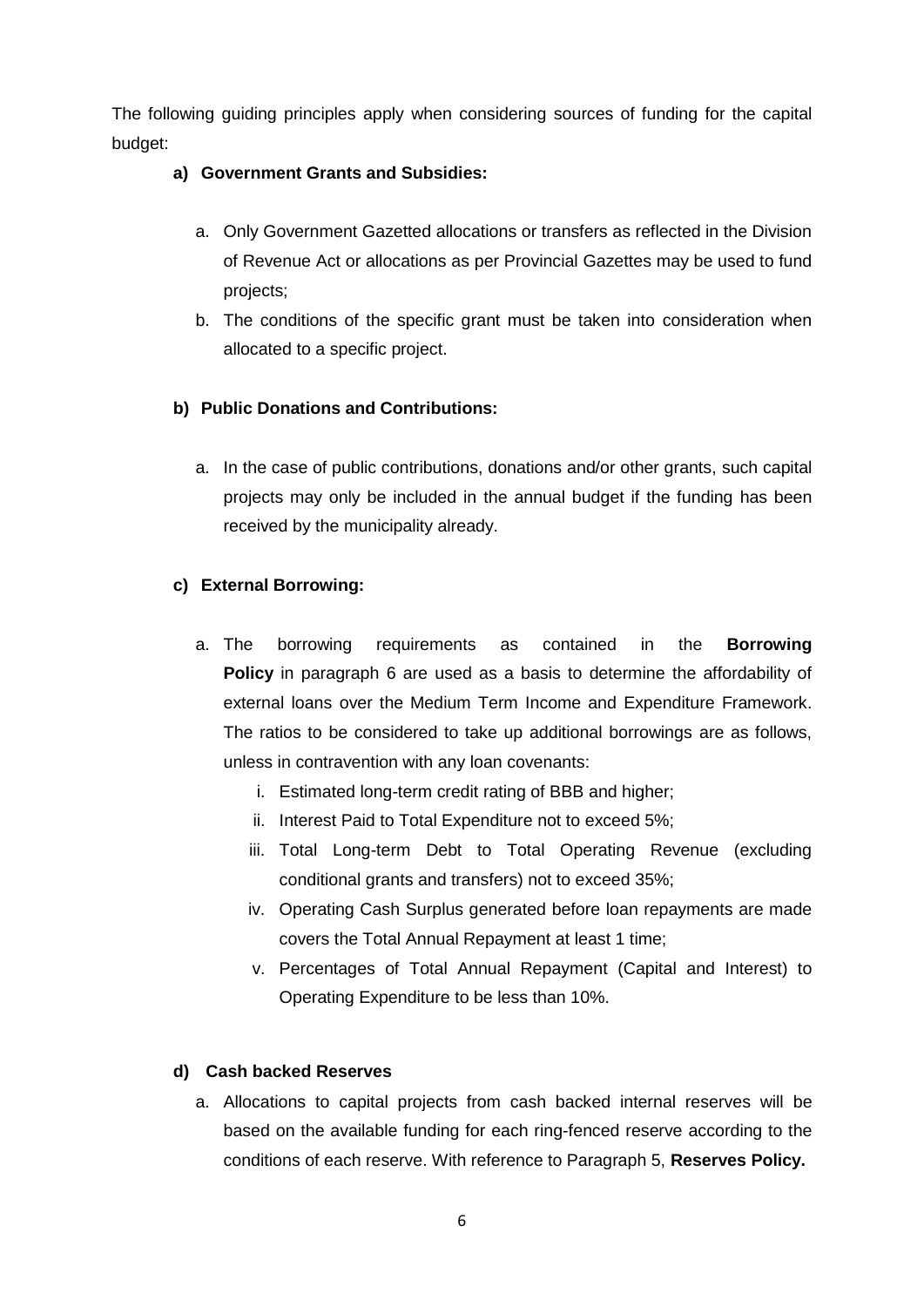All capital projects have an effect on future operating budget therefore the following additional cost factors should be considered before approval:

- a) Personnel cost to staff new facilities once operational;
- b) Contracted services, that is, security, cleaning etc.;
- c) General expenditure such as services cost, stationery, telephones, material etc.;
- d) Other capital requirements to the operate facility such as vehicles, plant and equipment, furniture and office equipment etc.;
- e) Costs to maintain the assets;
- f) Interest and redemption in the case of borrowings;
- g) Depreciation charges;
- h) Revenue generation as the additional expenses incurred may be offset by additional revenue generated to determine the real impact on tariffs.

#### <span id="page-7-0"></span>**5. RESERVES POLICY**

All reserves are "ring fenced" as internal reserves within the accumulated surplus, except for provisions as allowed by the General Recognized Accounting Practices (GRAP):

- a) Housing Development Fund;
- b) Revaluation Reserve

The municipality endeavours to effectively utilise and maintain the **Capital Replacement Reserve** for the funding of capital replacement and renewal for future financial years. This reserve needs to be cash backed. This will provide the Municipality with a more balanced capital funding approach in the longer term thereby reducing the risk of reaching its maximum gearing ability or depleting its free cash.

This Reserve can be generated as follows from the Operating Budget; the following methodology needs to be read in conjunction with the **Liquidity Policy**:

#### **a) Cash generated from Operating Activities:**

a. The Municipality has maintained a strong ability to generate surplus operational cash flow which it has used to fund most of its capital spending in the past;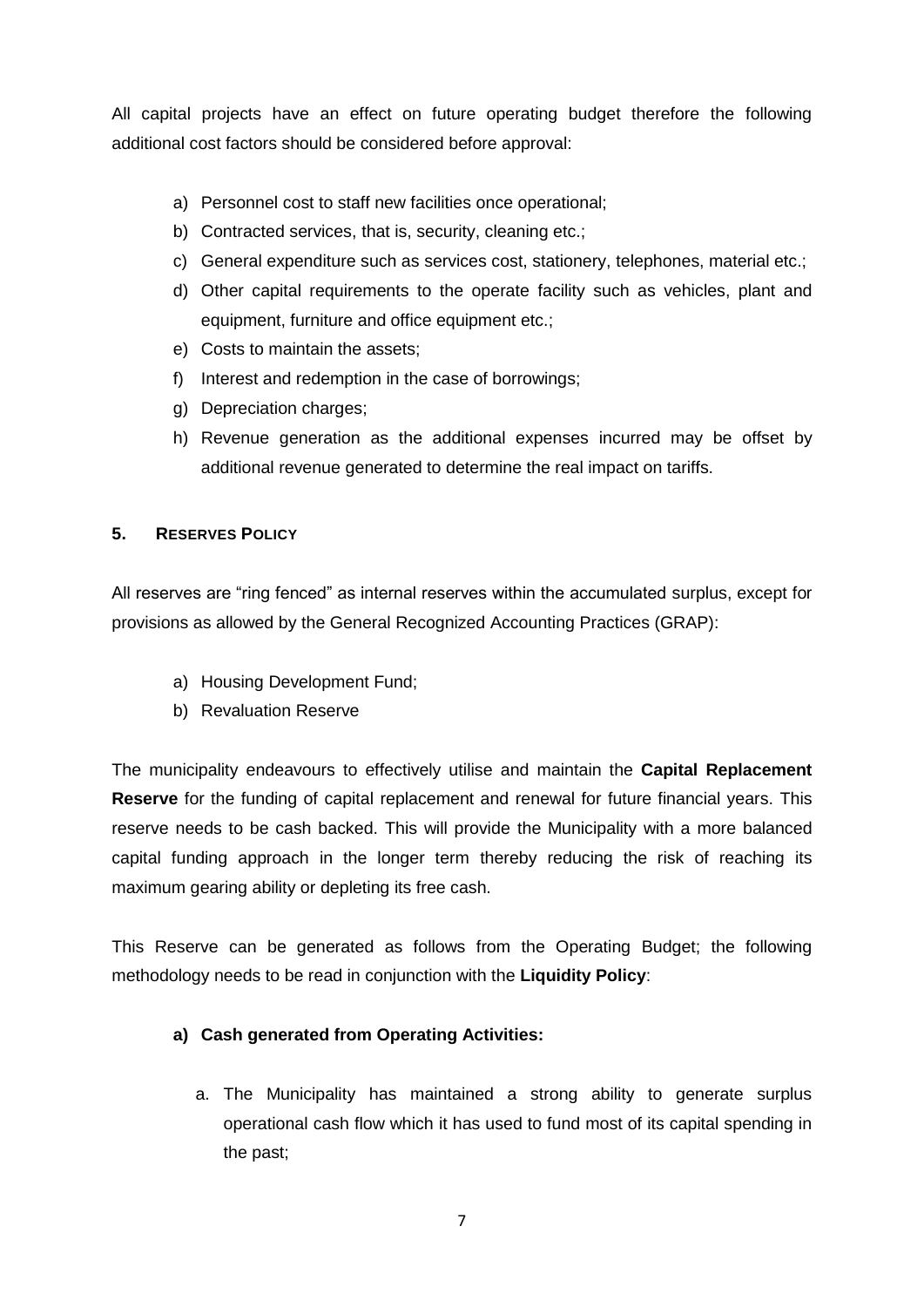- b. In the past depreciation charges could be considered sufficiently cash backed based on the cash surplus generated prior to capital spending. However going forward should capital spending increase sharply it will result simultaneously with Depreciation charges increasing sharply which may therefore in future not be fully supported by cash;
- c. Depreciation is a method to generate future cash. Therefore it is prudent to annually measure the cash coverage for depreciation charges until it is fully funded from cash through tariff setting;
- d. As at year end it is to be determined whether the Municipality meets its **Minimum Liquidity Criteria** as stipulated in the **Liquidity Policy**, excess cash in addition to this prescribed level is to be calculated and appropriated to the Capital Replacement Reserve and no more than 80% of the balance of the Capital Replacement Reserve as at year end should be allocated to the following year's capital budget unless sufficient recommendations are made to Council to substantiate such a decision.

### **b) Interest received on the investment made for the Capital Replacement Reserve**

#### <span id="page-8-0"></span>**6. BORROWING POLICY**

It is required that the Municipality comply with the guidelines of Chapter 6 of the MFMA with regards to Debt Disclosure as detailed in Sections 46, 47, 48 and 49. This section should be read in conjunction with point c) under paragraph 4.2. on page 6. External borrowings may only be incurred for approved capital programmes and may under no circumstances be allocated to fund the Operating Budget.

Municipal infrastructure has a long-term economic life and it is appropriate to fund assets of this nature with long term external borrowing. The economic life of assets should be equal to or longer than the tenure of the external borrowing.

The following needs to be taken into consideration when accessing external borrowing:

#### **a) Types of loan financing**

a. Annuity Loans enable the Municipality to provide for the redemption of loans on an amortising basis which is generally the most cost effective method of financing often referred to as vanilla funding;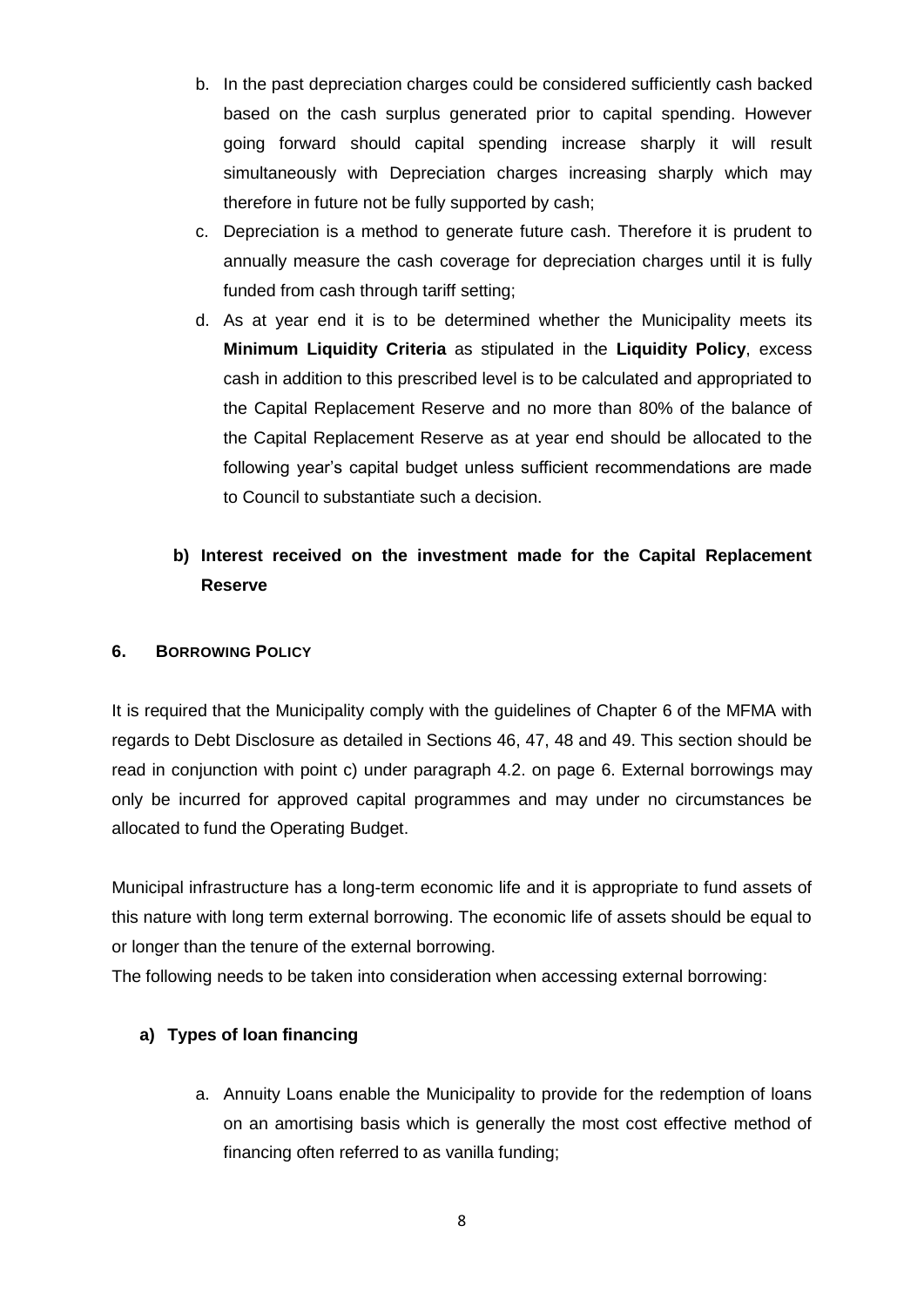- b. Bullet Redemption Loans are attractive as interest on the loan is serviced with the capital redemption only taking place at the end of the tenure of the loan. However, this method is more costly as interest is paid on the full debt throughout the term as the Capital does not reduce. This type of loan also requires an annual contribution to a sinking fund, which in essence then mimics the traits of an annuity loan although at a higher cost. The use of such structure warrants a detailed motivation based on the benefits to the implementation of the capital project;
- c. Sculpted Repayment Loans offer a combination of the above two types, as loans are sculpted according to the potential cash flows to be generated from the capital project in future. For example the following can be included in a sculpted loan:
	- i. A capital grace period in the first years of the development of the capital project;
	- ii. An incremental annual increase in the repayment in relation to the projected growth in revenue from the project.

#### **b) Interest Rate Risk Management**

- a. The impact of interest and capital redemption payments on both the current and forecasted property rates and service charges through tariffs taking into consideration the current and future capacity of the consumer to pay therefore;
- b. Likely movement in interest rates for variable rate borrowings. There are benefits to be yielded from borrowing on a variable rate if rates are projected to decrease in future, however it is prudent for the Municipality to enter into fixed interest rate loans to accurately budget for expenses incurred.

#### **c) Tenure of Borrowing**

a. The tenure of external borrowings should where possible match the economic useful life of the asset.

#### **d) Security**

a. Unless sufficient motivation is provided and other than for the provision of a sinking fund for the redemption of a bullet loan, the provision of any security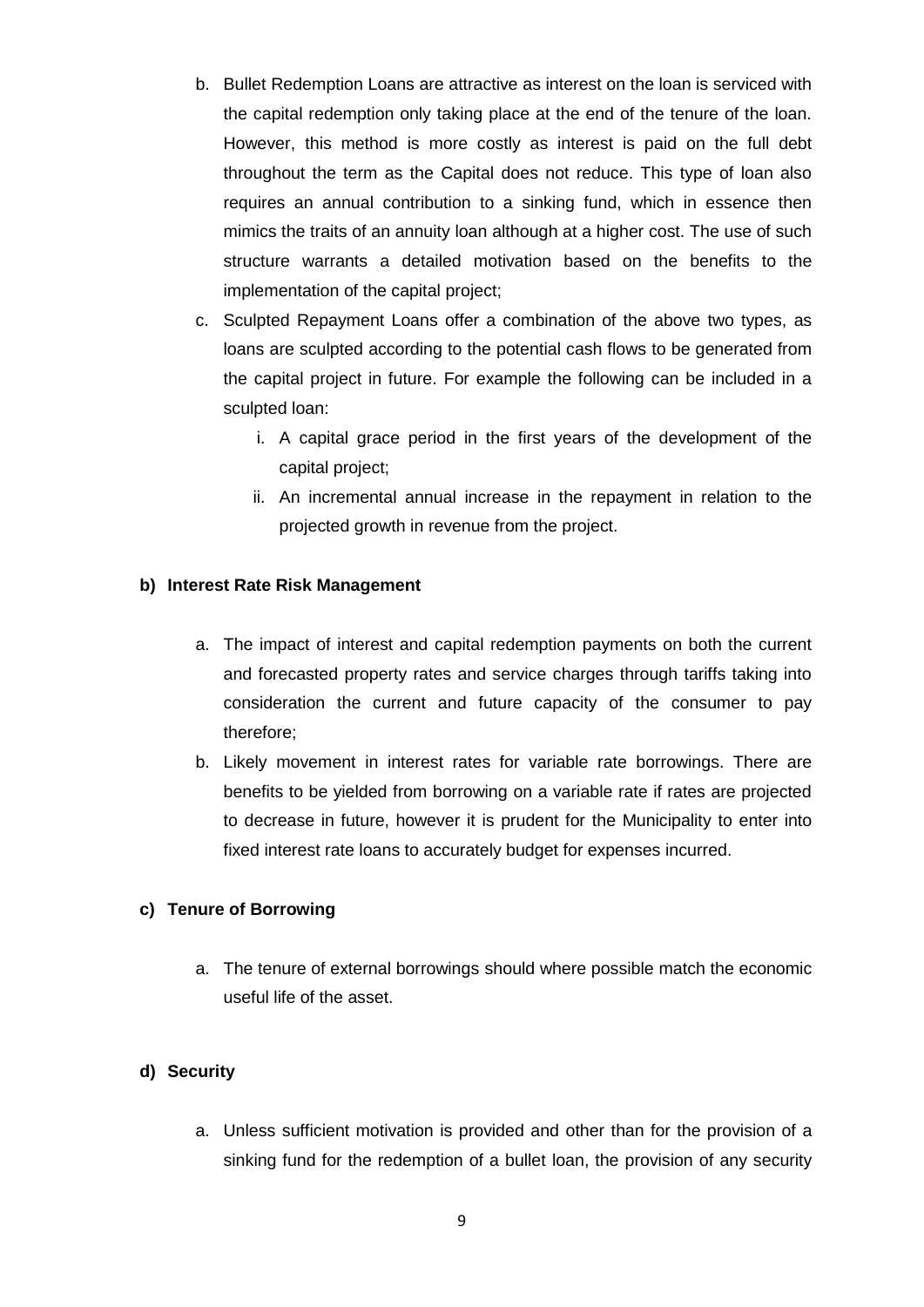against external borrowings, should be specifically motivated by the CFO for approval.

#### **e) Loan Covenants**

- a. The Municipality is to maintain a Loan Covenants Register detailing the covenants entered into with each active loan agreement until date of maturity thereof;
- b. Compliance with all loan covenants are to be monitored and reported on semi-annually to ensure that the Municipality does not breach any covenants;
- c. Should a default be triggered based on non-compliance with loan covenants, the Municipality is to alert Council and send the related Financial Institutions a written commitment to address the matter within a reasonable timeframe.

#### **f) Level of gearing**

a. As stipulated in point c) under paragraph 4.2. on page 6, gearing is not only limited by the level of debt against the Total Operating Income (excluding conditional grants) but also limited by other operational factors including compliance with the stipulations of the approved **Liquidity Policy**.